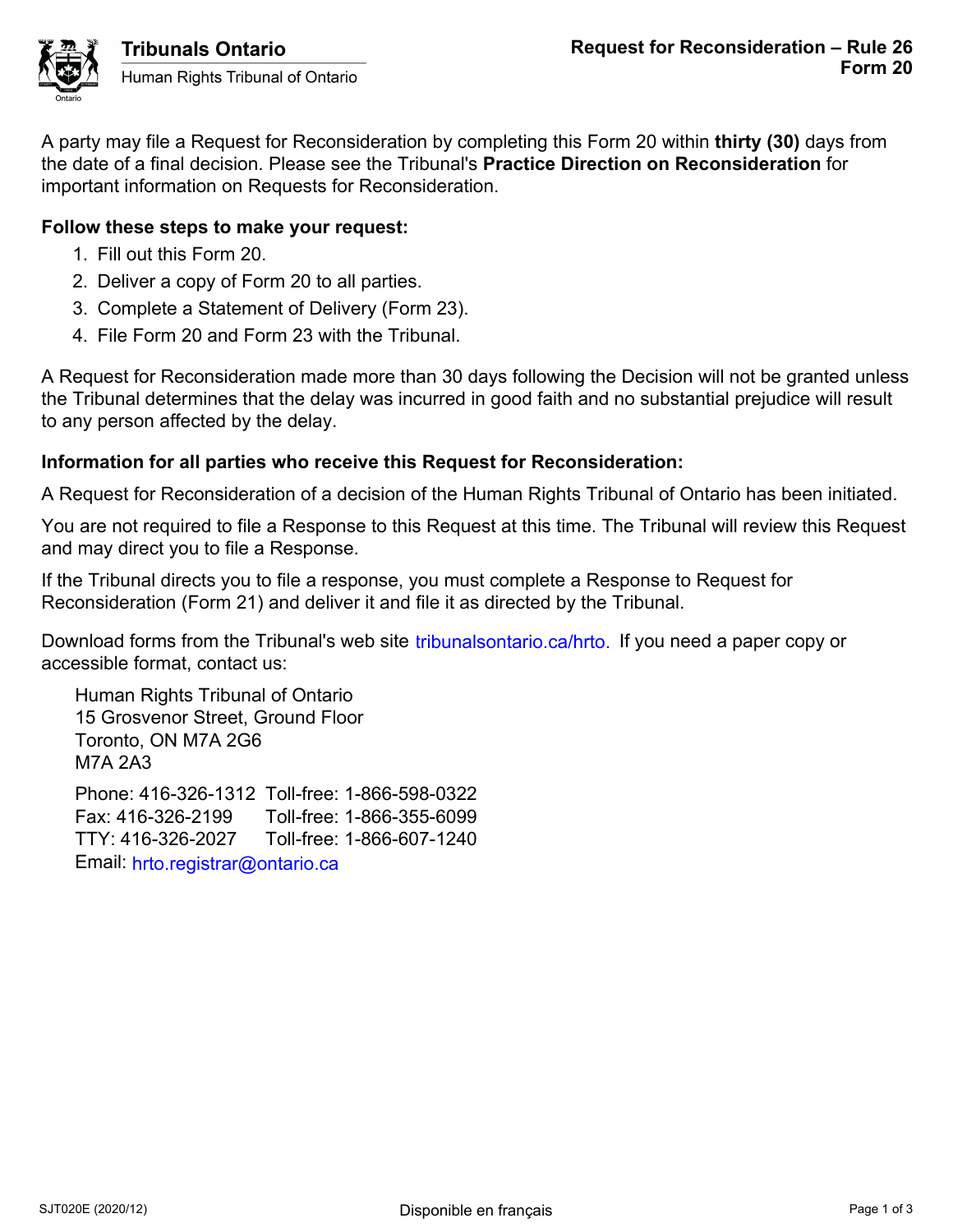

| <b>Application Information</b>                                                                                                                                     |                    |  |                                                                          |           |             |       |                              |              |  |  |
|--------------------------------------------------------------------------------------------------------------------------------------------------------------------|--------------------|--|--------------------------------------------------------------------------|-----------|-------------|-------|------------------------------|--------------|--|--|
| Tribunal File Number:                                                                                                                                              |                    |  |                                                                          |           |             |       |                              |              |  |  |
| Name of Applicant:                                                                                                                                                 |                    |  |                                                                          |           |             |       |                              |              |  |  |
| Name of Each Respondent:                                                                                                                                           |                    |  |                                                                          |           |             |       |                              |              |  |  |
|                                                                                                                                                                    |                    |  |                                                                          |           |             |       |                              |              |  |  |
|                                                                                                                                                                    |                    |  | 1. Your contact information (person or organization making this Request) |           |             |       |                              |              |  |  |
| First (or Given) Name                                                                                                                                              |                    |  | Last (or Family) Name                                                    |           |             |       | Organization (if applicable) |              |  |  |
| <b>Street Number</b>                                                                                                                                               | <b>Street Name</b> |  |                                                                          |           |             |       | Apt/Suite                    |              |  |  |
| City/Town                                                                                                                                                          |                    |  |                                                                          | Province  | Postal Code | Email |                              |              |  |  |
| Daytime Phone<br><b>Cell Phone</b>                                                                                                                                 |                    |  |                                                                          | Fax       |             |       | <b>TTY</b>                   |              |  |  |
| If you are filing this as the Representative (e.g. lawyer) of one of the parties please indicate:                                                                  |                    |  |                                                                          |           |             |       |                              |              |  |  |
| Name of party you act for and are filing this on behalf of:                                                                                                        |                    |  |                                                                          |           |             |       | LSUC No. (if applicable)     |              |  |  |
| What is the best way to send information to you?                                                                                                                   |                    |  |                                                                          | Mail<br>◯ |             |       |                              | Email<br>Fax |  |  |
| (If you check email, you are consenting to the delivery of documents by email.)                                                                                    |                    |  |                                                                          |           |             |       |                              |              |  |  |
| Check off whether you are (or are filing on behalf of) the:<br>Applicant<br>Respondent<br><b>Ontario Human Rights Commission</b><br>Other - describe:              |                    |  |                                                                          |           |             |       |                              |              |  |  |
| 2. Please check the reasons why you are making this Request for Reconsideration. Check all that<br>apply.                                                          |                    |  |                                                                          |           |             |       |                              |              |  |  |
| There are new facts or evidence that could potentially be determinative of the case and that could<br>not reasonably have been obtained earlier.                   |                    |  |                                                                          |           |             |       |                              |              |  |  |
| You were entitled to notice but, through no fault of your own, did not receive notice of the proceeding<br>or a hearing.                                           |                    |  |                                                                          |           |             |       |                              |              |  |  |
| The decision is in conflict with established case law or Tribunal procedure and the proposed<br>reconsideration involves a matter of general or public importance. |                    |  |                                                                          |           |             |       |                              |              |  |  |
| Other factors exist that outweigh the public interest in the finality of Tribunal decisions.                                                                       |                    |  |                                                                          |           |             |       |                              |              |  |  |
| 3. Please provide detailed reasons and representations in support your Request.                                                                                    |                    |  |                                                                          |           |             |       |                              |              |  |  |
|                                                                                                                                                                    |                    |  |                                                                          |           |             |       |                              |              |  |  |
|                                                                                                                                                                    |                    |  |                                                                          |           |             |       |                              |              |  |  |
|                                                                                                                                                                    |                    |  |                                                                          |           |             |       |                              |              |  |  |
|                                                                                                                                                                    |                    |  |                                                                          |           |             |       |                              |              |  |  |
|                                                                                                                                                                    |                    |  |                                                                          |           |             |       |                              |              |  |  |
|                                                                                                                                                                    |                    |  |                                                                          |           |             |       |                              |              |  |  |